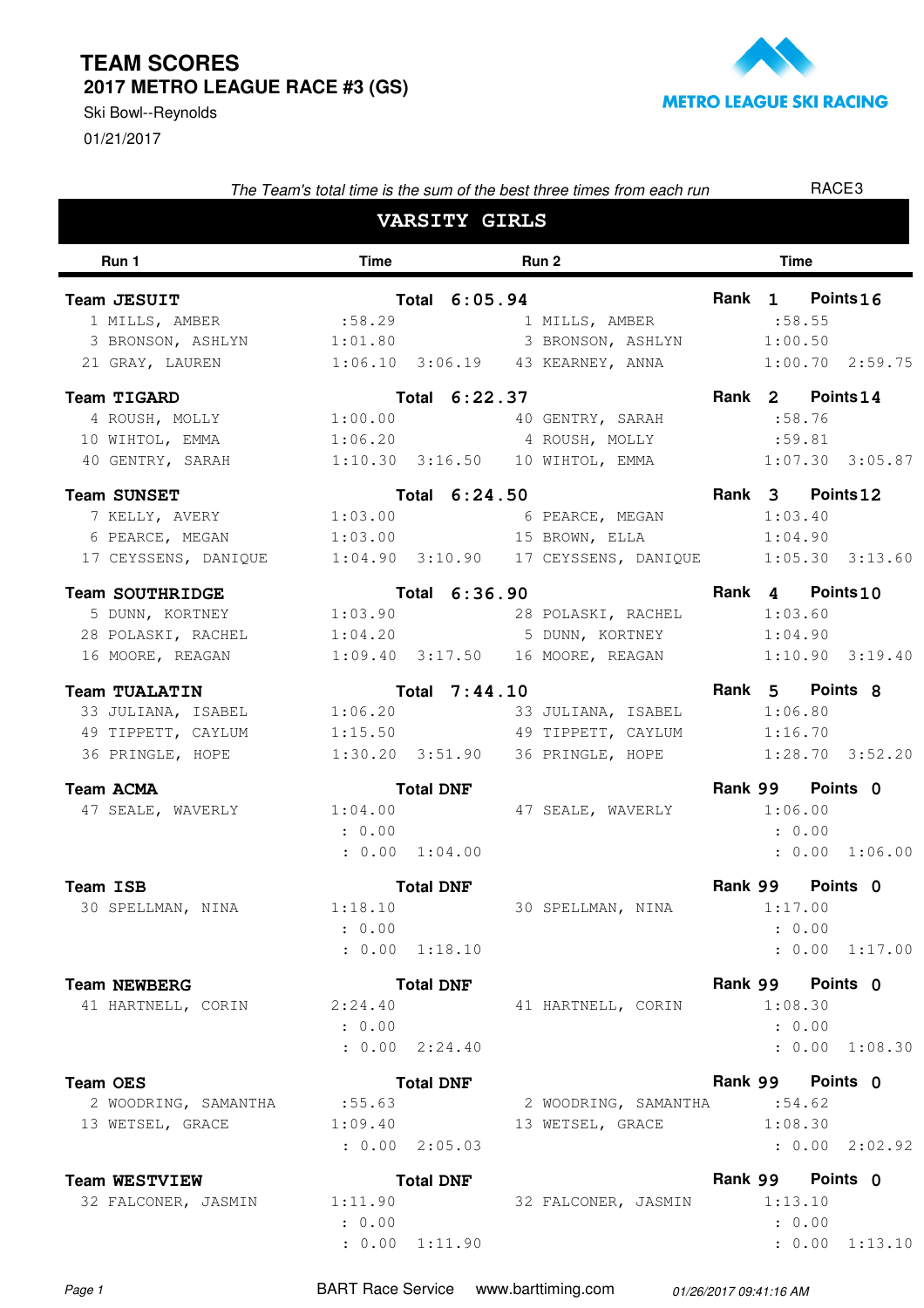01/21/2017 Ski Bowl--Reynolds



The Team's total time is the sum of the best three times from each run RACE<sub>3</sub>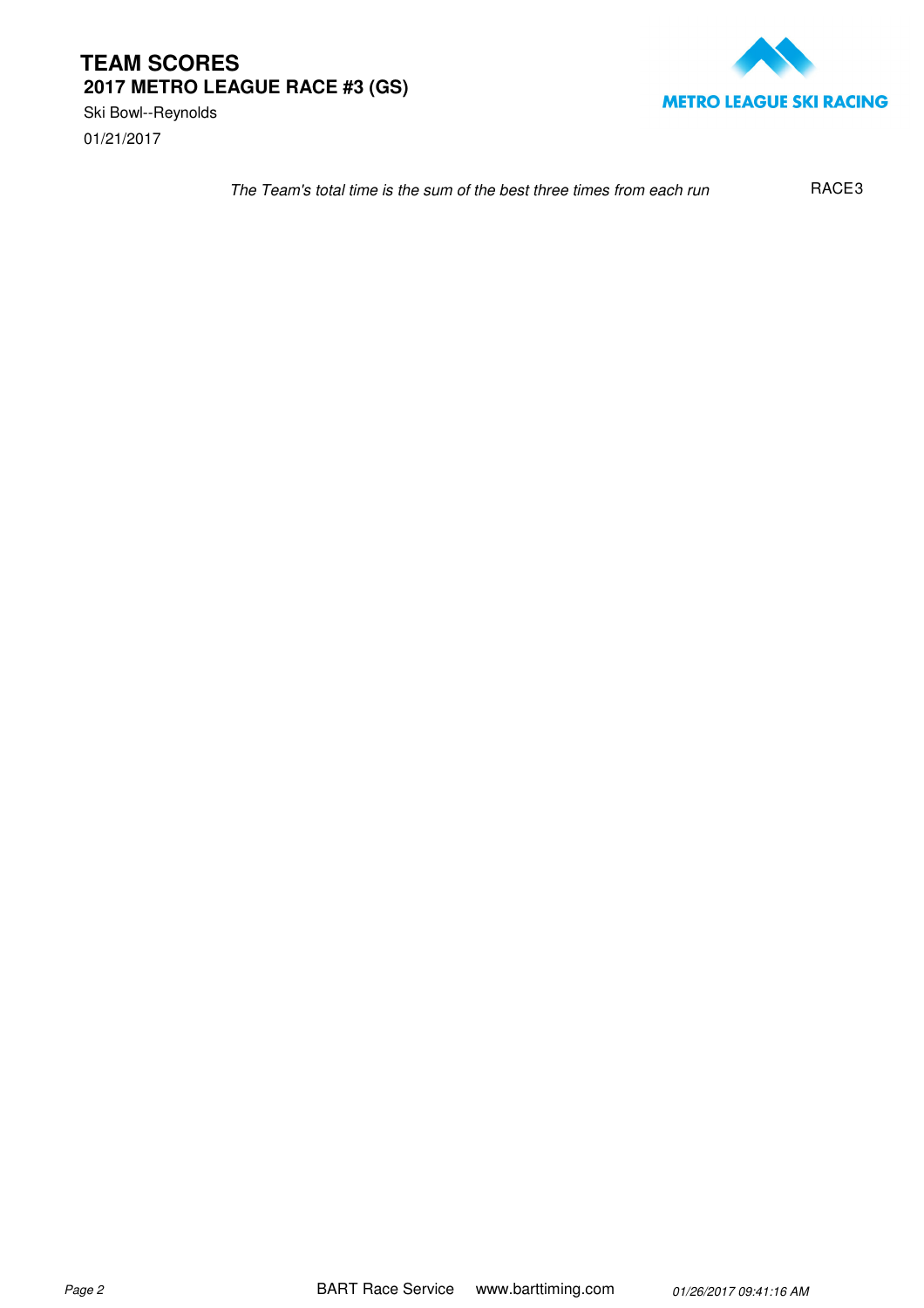01/21/2017 Ski Bowl--Reynolds



| The Team's total time is the sum of the best three times from each run                                                                                                    |                           |                  |  |                                                                                                                                     |             | RACE3                                 |                |  |
|---------------------------------------------------------------------------------------------------------------------------------------------------------------------------|---------------------------|------------------|--|-------------------------------------------------------------------------------------------------------------------------------------|-------------|---------------------------------------|----------------|--|
| <b>VARSITY BOYS</b>                                                                                                                                                       |                           |                  |  |                                                                                                                                     |             |                                       |                |  |
| Run 1                                                                                                                                                                     | Time                      |                  |  | Run 2                                                                                                                               | <b>Time</b> |                                       |                |  |
| Team JESUIT<br>69 MILLS, HAYDEN :56.28<br>2 UEECK, BRIDGER :58.84 1 KEARNEY, AIDAN<br>1 KEARNEY, AIDAN :59.35 2:54.47 2 UEECK, BRIDGER :56.61 2:47.51                     |                           | Total 5:41.98    |  | 69 MILLS, HAYDEN                                                                                                                    |             | Rank 1 Points 16<br>:54.82<br>:56.08  |                |  |
| Team SOUTHRIDGE<br>3 ROBINSON, KENNETH<br>83 LIANG, MICHAEL 1:01.50 43 CARRILLO, WILLIAM :59.12<br>43 CARRILLO, WILLIAM 1:01.80 3:03.70 83 LIANG, MICHAEL 1:00.50 2:58.49 | 1:00.40                   |                  |  | Total 6:02.19<br>3 ROBINSON, KENNETH :58.87                                                                                         |             | Rank 2 Points 14                      |                |  |
| <b>Team SUNSET</b><br>7 PARTCH, KEATON 1:01.00 6 ZUPANCIC, CAMERON :58.83<br>6 ZUPANCIC, CAMERON<br>24 BLAIR, ERIC                                                        |                           | Total 6:11.02    |  | 1:02.10 7 PARTCH, KEATON :59.89<br>1:05.00 3:08.10 24 BLAIR, ERIC 1:04.20 3:02.92                                                   |             | Rank 3 Points 12                      |                |  |
| <b>Team TIGARD</b><br>9 BARLOW, RYAN 1:00.20<br>12 RAHAL-ARABI, NOUR 1:02.90 12 RAHAL-ARABI, NOUR :59.99<br>53 OLSON, TYLER                                               |                           | Total 6:13.46    |  | Rank 4 Points 10<br>9 BARLOW, RYAN :58.47<br>1:04.40 3:07.50 60 BURNS, JOSHUA 1:07.50 3:05.96                                       |             |                                       |                |  |
| <b>Team BEAVERTON</b><br>4 HALLQUIST, GARRETT<br>5 KELLER, BAILEY<br>17 OLDHAM, RYAN                                                                                      | 1:00.70                   |                  |  | Total 6:25.59<br>4 HALLQUIST, GARRETT :57.49<br>1:06.00 5 KELLER, BAILEY 1:04.40<br>1:10.10 3:16.80 17 OLDHAM, RYAN 1:06.90 3:08.79 |             | Rank 5 Points 8                       |                |  |
| <b>Team OES</b><br>18 MCVAY, ALEXANDER 1:01.40<br>75 ROBERTS, IAN 1:06.50<br>10 CHANG, EVAN                                                                               |                           | Total 6:35.10    |  | 77 SHANNO, HUGH<br>10 CHANG, EVAN<br>1:07.20 3:15.10 25 ATWOOD, JORDAN 1:09.10 3:20.00                                              |             | Rank 6 Points 6<br>1:03.60<br>1:07.30 |                |  |
| <b>Team TUALATIN</b><br>50 DEPP, KAI 1:10.80<br>65 JOST, JEFFREY<br>52 JORDAN, TAYLOR                                                                                     |                           | Total 7:02.60    |  | 50 DEPP, KAI<br>1:12.40 65 JOST, JEFFREY 1:09.50<br>1:13.20 3:36.40 52 JORDAN, TAYLOR 1:09.60 3:26.20                               |             | Rank 7 Points 4<br>1:07.10            |                |  |
| <b>Team NEWBERG</b><br>39 PASSMORE, JOSHUA<br>64 GUYETTE, AUGUST 1:15.50<br>38 EIDE, STERLING                                                                             |                           | Total 7:08.40    |  | 1:09.50 39 PASSMORE, JOSHUA 1:04.10<br>38 EIDE, STERLING<br>1:15.90 3:40.90 64 GUYETTE, AUGUST 1:12.30 3:27.50                      |             | Rank 8 Points 2<br>1:11.10            |                |  |
| <b>Team GLENCOE</b><br>84 CALLIES, ELLEOTT 1:17.20<br>11 BULLIS, RYKER                                                                                                    | 2:18.70<br>: 0.00 3:35.90 | <b>Total DNF</b> |  | 11 BULLIS, RYKER 1:01.00<br>84 CALLIES, ELLEOTT 1:17.20                                                                             |             | Rank 99 Points 0                      | : 0.00 2:18.20 |  |
| <b>Team VALOR</b><br>66 KENNISTON, GABRIEL 1:11.70                                                                                                                        | : 0.00                    | <b>Total DNF</b> |  | 66 KENNISTON, GABRIEL 1:09.00                                                                                                       |             | Rank 99 Points 0<br>: 0.00            |                |  |

 $: 0.00 1:11.70$ 

1:11.70 : 0.00 1:09.00